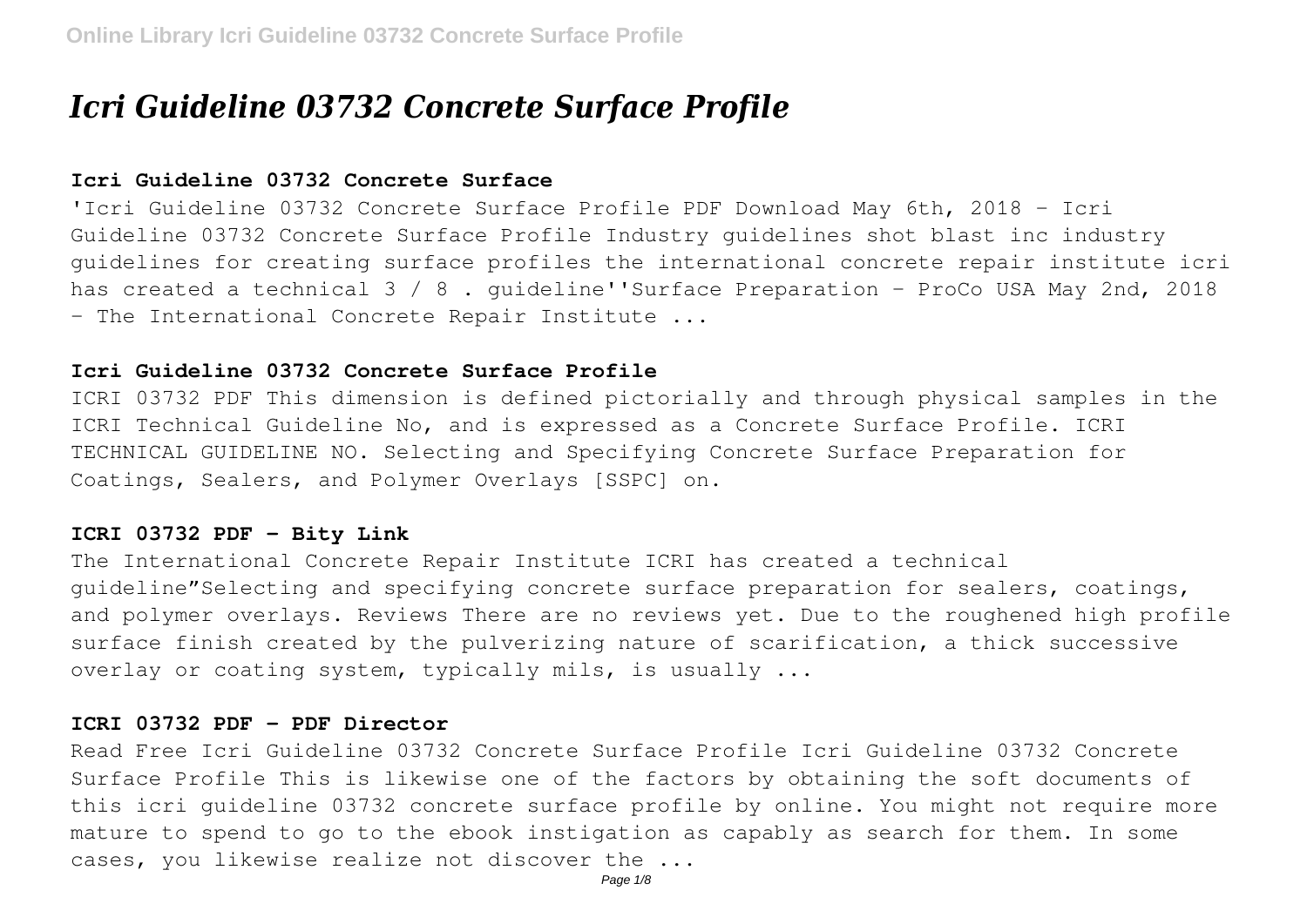## **Icri Guideline 03732 Concrete Surface Profile**

icri guideline 03732 concrete surface profile that can be your partner. ManyBooks is a nifty little site that's been around for over a decade. Its Page 1/3. Download File PDF Icri Guideline 03732 Concrete Surface Profilepurpose is to curate and provide a library of free and discounted fiction ebooks for people to download and enjoy. digital design morris mano 3rd edition download , trent ...

#### **Icri Guideline 03732 Concrete Surface Profile**

Surface Preparation. Formerly . 03732. ICRI Guideline 310.2-1997 . Surface Preparation. Selecting and Specifying Concrete Surface Preparation for Sealers, Coatings and Polymer Overlays. Purpose of This Guideline. Provides designers, specifiers, contractors and manufactures with the tools they need to select and specify methods for preparing concrete surfaces prior to the application of sealers ...

#### **PowerPoint Presentation**

The International Concrete Repair Institute (ICRI) has created a technical guideline #03732, "Selecting and specifying concrete surface preparation for sealers, coatings, and polymer overlays." This guideline provides concrete surface profiles of CSP 3 to 9 which are used under the following conditions.

# **Industry Guidelines | Shot Blast, Inc.**

This concrete surface dimension is defined pictorially and through physical samples in the ICRI Technical Guideline No 03732, and is expressed as a Concrete Surface Profile number (CSP 1-9).

#### **GUIDELINE INSTRUCTIONS FOR CONCRETE SURFACE PREPARATION**

ICRI publications are intended as voluntary guidelines for the owner, design professional, and concrete repair contractor. They are not intended to relieve the Page 2/8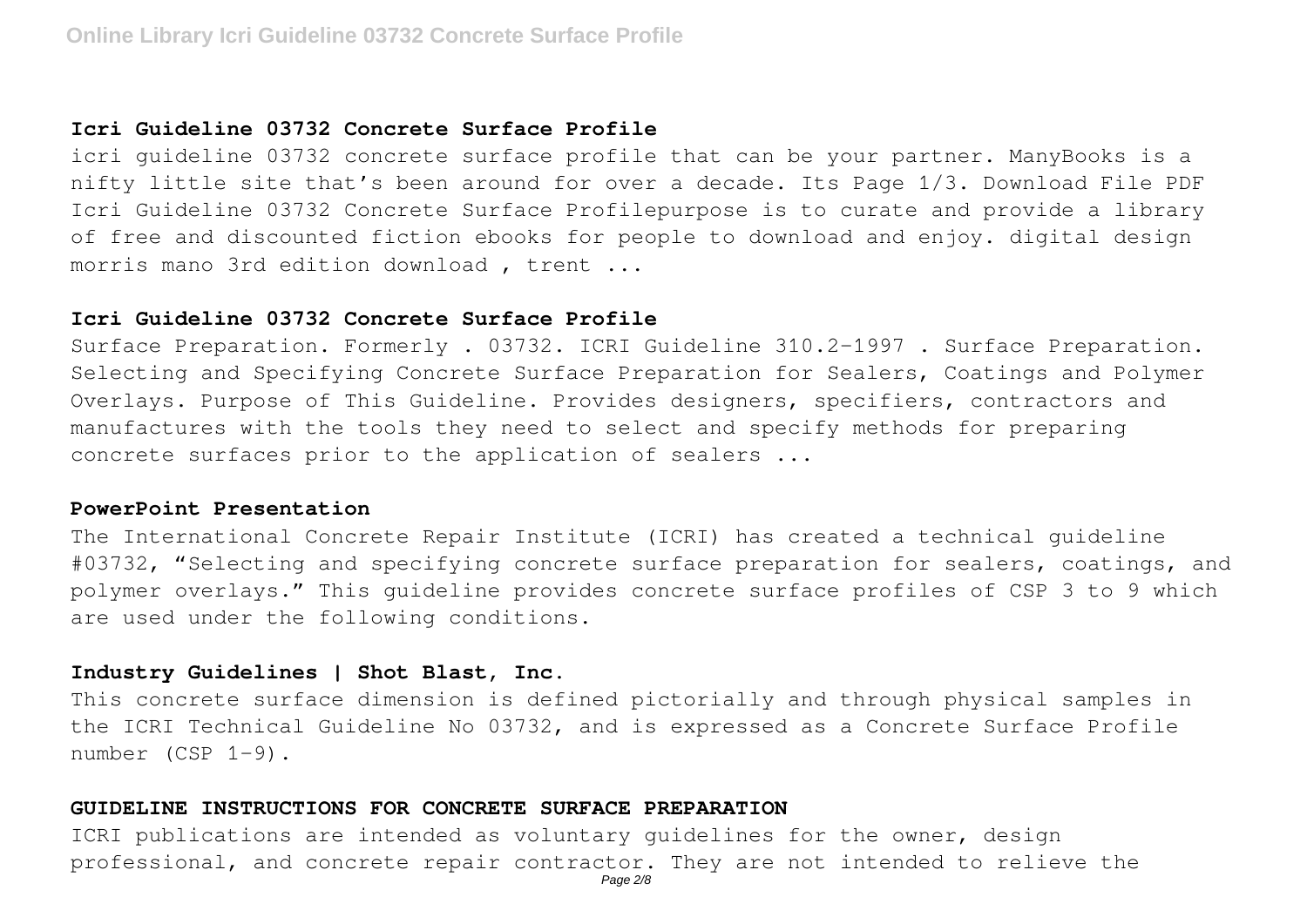professional engineer or designer of any responsibility for the specification of concrete repair methods, materials, or practices. While ICRI believes the information contained herein represents the proper means to achieve quality ...

## **ICRI Publications Free to the Public - International ...**

WHY ICRI? "ICRI educates and provides information and direction toward the future of the concrete repair industry. After over 24 years of participation, ICRI continues to make a professional and personal impact in my life." Scott B. Harrison, PE, Senior Associate, Construction Insight, Inc.

# **International Concrete Repair Institute, Inc.**

The guideline includes 10 concrete surface profiles ranging from CSP 1 (minimal roughness) to CSP 10 (very rough with amplitude greater than 0.25 in. [6 mm]). Typically, a CSP range should be used and included in the project specifications.

# **INTRODUCTION TO ICRI TECHNICAL GUIDELINE NO. 310.2R-2013 ...**

And, the International Concrete Repair Institute (ICRI) came out with Technical Guideline No. 320.1R-2019, Guide for Selecting Application Methods for the Repair of Concrete Surfaces, to "help illustrate the methods commonly used for the repair of deteriorated concrete surfaces using cement-based repair materials and to highlight the applications for which each method is considered to be most suitable."

# **ICRI Guide to How to Repair Concrete Structures| Concrete ...**

When it comes to thinking broadly about what surface preparation method to use, fol- low the steps outlined in the guideline, ICRI No. 310.2 (formerly 03732) from the International Concrete Repair Institute (ICRI).

## **Surface Preparation of Concrete Substrates A eBook**

ICRI 03732 PDF - This dimension is defined pictorially and through physical samples in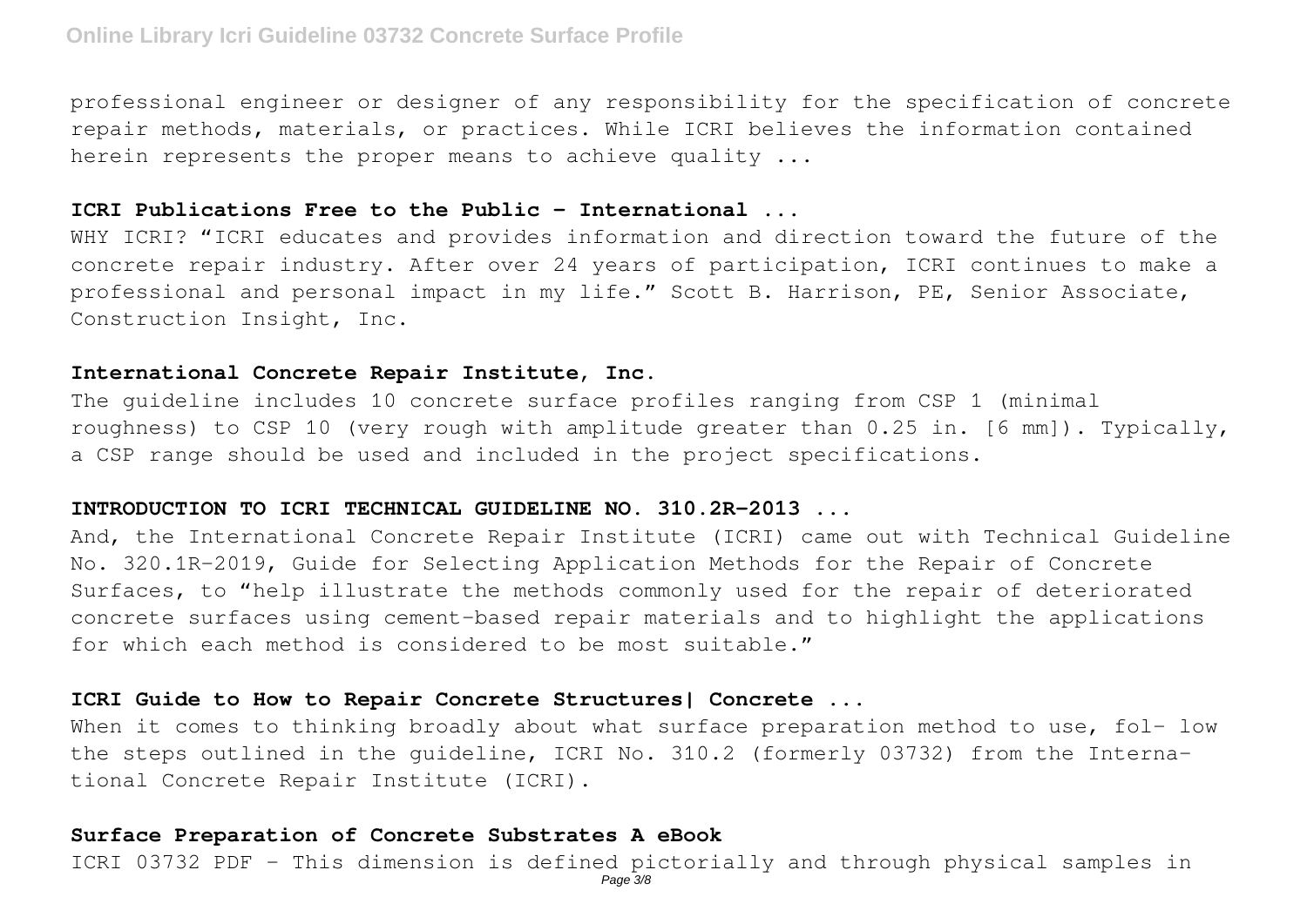the ICRI Technical Guideline No , and is expressed as a Concrete Surface Profile.

## **ICRI 03732 PDF - be-alternative.info**

ICRI guidelines In 1997, the International Concrete Repair Institute (ICRI), Des Plaines, Ill., first published "Guideline Number 03732: Selecting and Specifying Concrete Surface Preparation for Sealers, Coatings, and Polymer Overlays," which was reapproved in 2002.

#### **Surface Preparation| Concrete Construction Magazine**

In 1997, the International Concrete Repair Institute (ICRI), Des Plaines, Ill., first published "Guideline Number 03732: Selecting and Specifying Concrete Surface low the steps outlined in the guideline, ICRI No. 310.2 (formerly 03732) from the Interna- tional Concrete Repair Institute (ICRI). The document notes, for instance

## **Icri guideline - Lunar Gaming**

Technical Guideline No. 310.2R-2013 Selecting and Specifying Concrete Surface Preparation for Sealers, Coatings, Polymer Overlays, and Concrete Repair The following abstract is from ICRI's website: Summarizes the capabilities, operating requirements, and limitations of the various methods used to prepare concrete surfaces for the application of protective sealers, coatings, polymer overlays ...

# **Icri Guideline 03732 Concrete Surface**

'Icri Guideline 03732 Concrete Surface Profile PDF Download May 6th, 2018 - Icri Guideline 03732 Concrete Surface Profile Industry guidelines shot blast inc industry guidelines for creating surface profiles the international concrete repair institute icri has created a technical 3 / 8. quideline''Surface Preparation - ProCo USA May 2nd, 2018 - The International Concrete Repair Institute ...

# **Icri Guideline 03732 Concrete Surface Profile**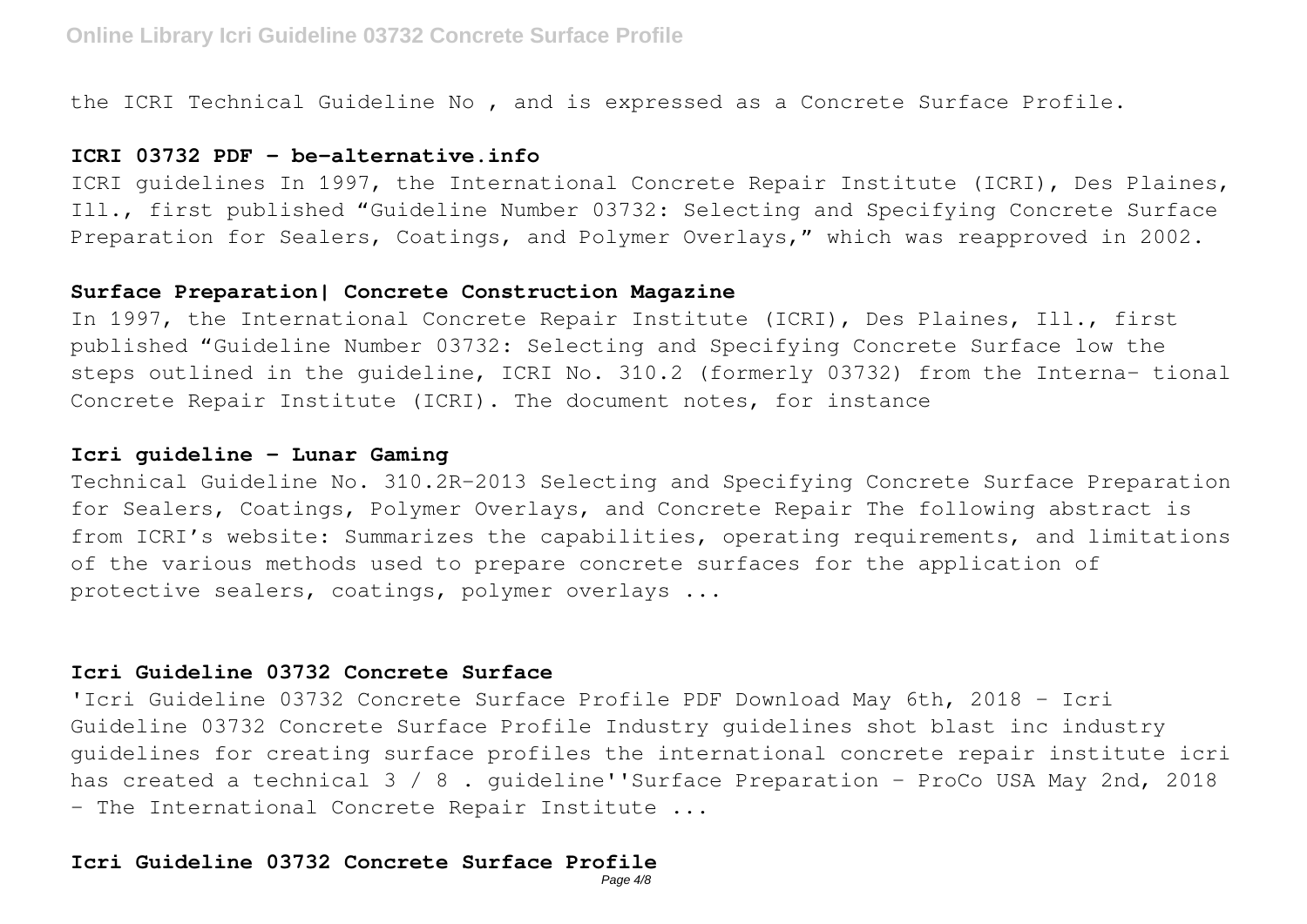ICRI 03732 PDF This dimension is defined pictorially and through physical samples in the ICRI Technical Guideline No, and is expressed as a Concrete Surface Profile. ICRI TECHNICAL GUIDELINE NO. Selecting and Specifying Concrete Surface Preparation for Coatings, Sealers, and Polymer Overlays [SSPC] on.

#### **ICRI 03732 PDF - Bity Link**

The International Concrete Repair Institute ICRI has created a technical guideline"Selecting and specifying concrete surface preparation for sealers, coatings, and polymer overlays. Reviews There are no reviews yet. Due to the roughened high profile surface finish created by the pulverizing nature of scarification, a thick successive overlay or coating system, typically mils, is usually ...

## **ICRI 03732 PDF - PDF Director**

Read Free Icri Guideline 03732 Concrete Surface Profile Icri Guideline 03732 Concrete Surface Profile This is likewise one of the factors by obtaining the soft documents of this icri guideline 03732 concrete surface profile by online. You might not require more mature to spend to go to the ebook instigation as capably as search for them. In some cases, you likewise realize not discover the ...

#### **Icri Guideline 03732 Concrete Surface Profile**

icri guideline 03732 concrete surface profile that can be your partner. ManyBooks is a nifty little site that's been around for over a decade. Its Page 1/3. Download File PDF Icri Guideline 03732 Concrete Surface Profilepurpose is to curate and provide a library of free and discounted fiction ebooks for people to download and enjoy. digital design morris mano 3rd edition download , trent ...

#### **Icri Guideline 03732 Concrete Surface Profile**

Surface Preparation. Formerly . 03732. ICRI Guideline 310.2-1997 . Surface Preparation. Selecting and Specifying Concrete Surface Preparation for Sealers, Coatings and Polymer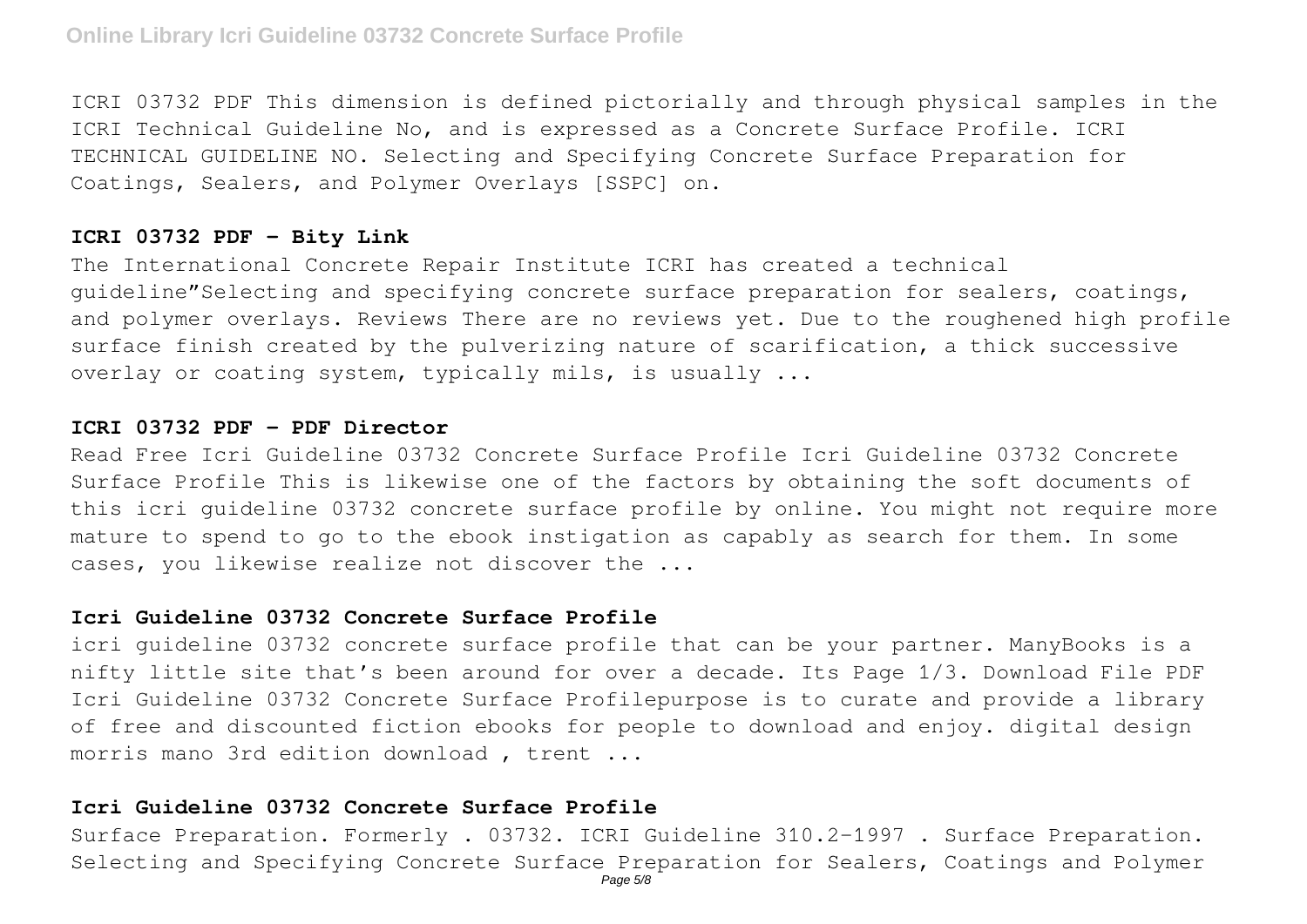Overlays. Purpose of This Guideline. Provides designers, specifiers, contractors and manufactures with the tools they need to select and specify methods for preparing concrete surfaces prior to the application of sealers ...

#### **PowerPoint Presentation**

The International Concrete Repair Institute (ICRI) has created a technical guideline #03732, "Selecting and specifying concrete surface preparation for sealers, coatings, and polymer overlays." This guideline provides concrete surface profiles of CSP 3 to 9 which are used under the following conditions.

## **Industry Guidelines | Shot Blast, Inc.**

This concrete surface dimension is defined pictorially and through physical samples in the ICRI Technical Guideline No 03732, and is expressed as a Concrete Surface Profile number (CSP 1-9).

#### **GUIDELINE INSTRUCTIONS FOR CONCRETE SURFACE PREPARATION**

ICRI publications are intended as voluntary guidelines for the owner, design professional, and concrete repair contractor. They are not intended to relieve the professional engineer or designer of any responsibility for the specification of concrete repair methods, materials, or practices. While ICRI believes the information contained herein represents the proper means to achieve quality ...

# **ICRI Publications Free to the Public - International ...**

WHY ICRI? "ICRI educates and provides information and direction toward the future of the concrete repair industry. After over 24 years of participation, ICRI continues to make a professional and personal impact in my life." Scott B. Harrison, PE, Senior Associate, Construction Insight, Inc.

#### **International Concrete Repair Institute, Inc.**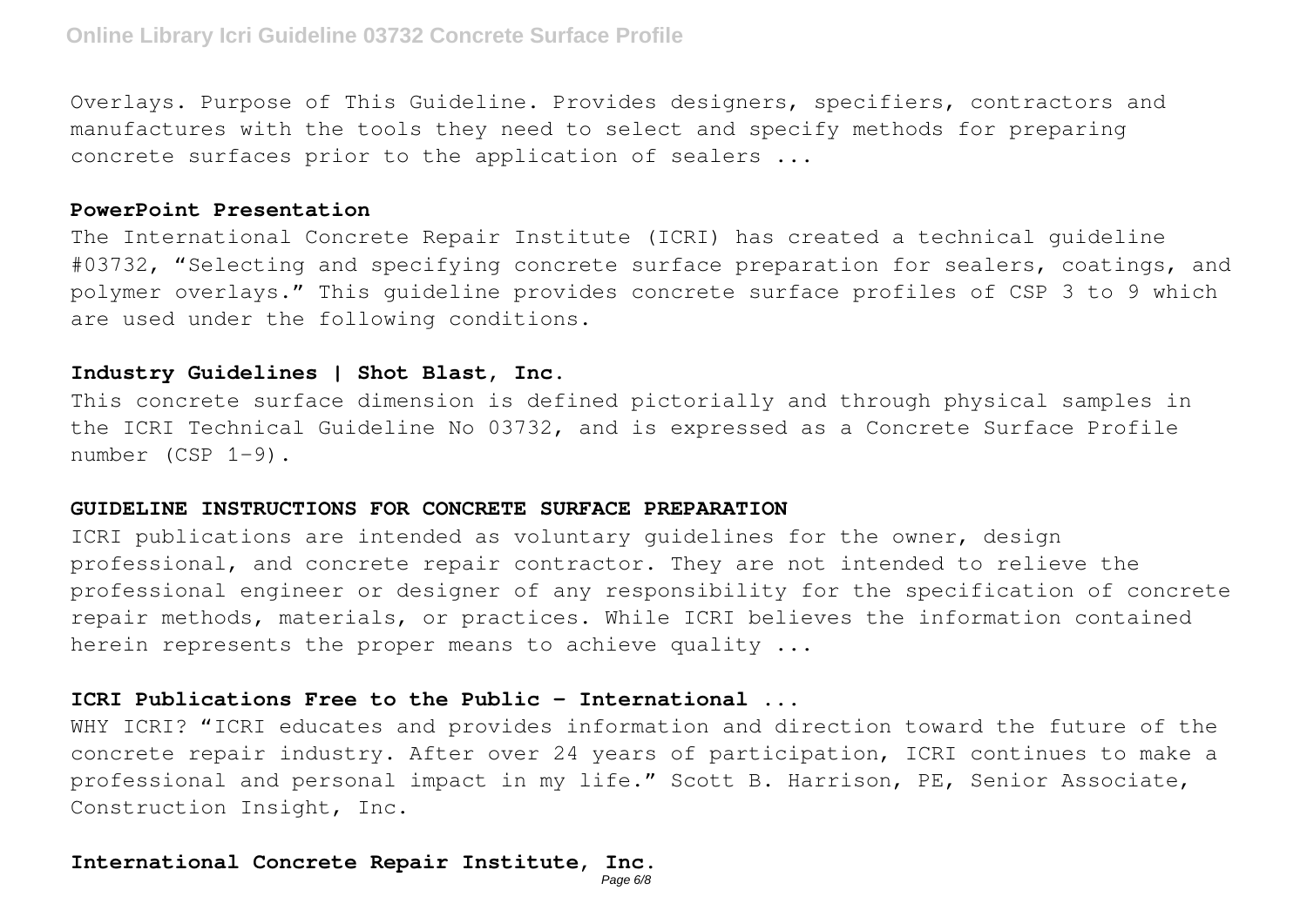The guideline includes 10 concrete surface profiles ranging from CSP 1 (minimal roughness) to CSP 10 (very rough with amplitude greater than 0.25 in. [6 mm]). Typically, a CSP range should be used and included in the project specifications.

#### **INTRODUCTION TO ICRI TECHNICAL GUIDELINE NO. 310.2R-2013 ...**

And, the International Concrete Repair Institute (ICRI) came out with Technical Guideline No. 320.1R-2019, Guide for Selecting Application Methods for the Repair of Concrete Surfaces, to "help illustrate the methods commonly used for the repair of deteriorated concrete surfaces using cement-based repair materials and to highlight the applications for which each method is considered to be most suitable."

# **ICRI Guide to How to Repair Concrete Structures| Concrete ...**

When it comes to thinking broadly about what surface preparation method to use, fol- low the steps outlined in the guideline, ICRI No. 310.2 (formerly 03732) from the International Concrete Repair Institute (ICRI).

## **Surface Preparation of Concrete Substrates A eBook**

ICRI 03732 PDF - This dimension is defined pictorially and through physical samples in the ICRI Technical Guideline No , and is expressed as a Concrete Surface Profile.

# **ICRI 03732 PDF - be-alternative.info**

ICRI guidelines In 1997, the International Concrete Repair Institute (ICRI), Des Plaines, Ill., first published "Guideline Number 03732: Selecting and Specifying Concrete Surface Preparation for Sealers, Coatings, and Polymer Overlays," which was reapproved in 2002.

## **Surface Preparation| Concrete Construction Magazine**

In 1997, the International Concrete Repair Institute (ICRI), Des Plaines, Ill., first published "Guideline Number 03732: Selecting and Specifying Concrete Surface low the steps outlined in the guideline, ICRI No. 310.2 (formerly 03732) from the Interna- tional